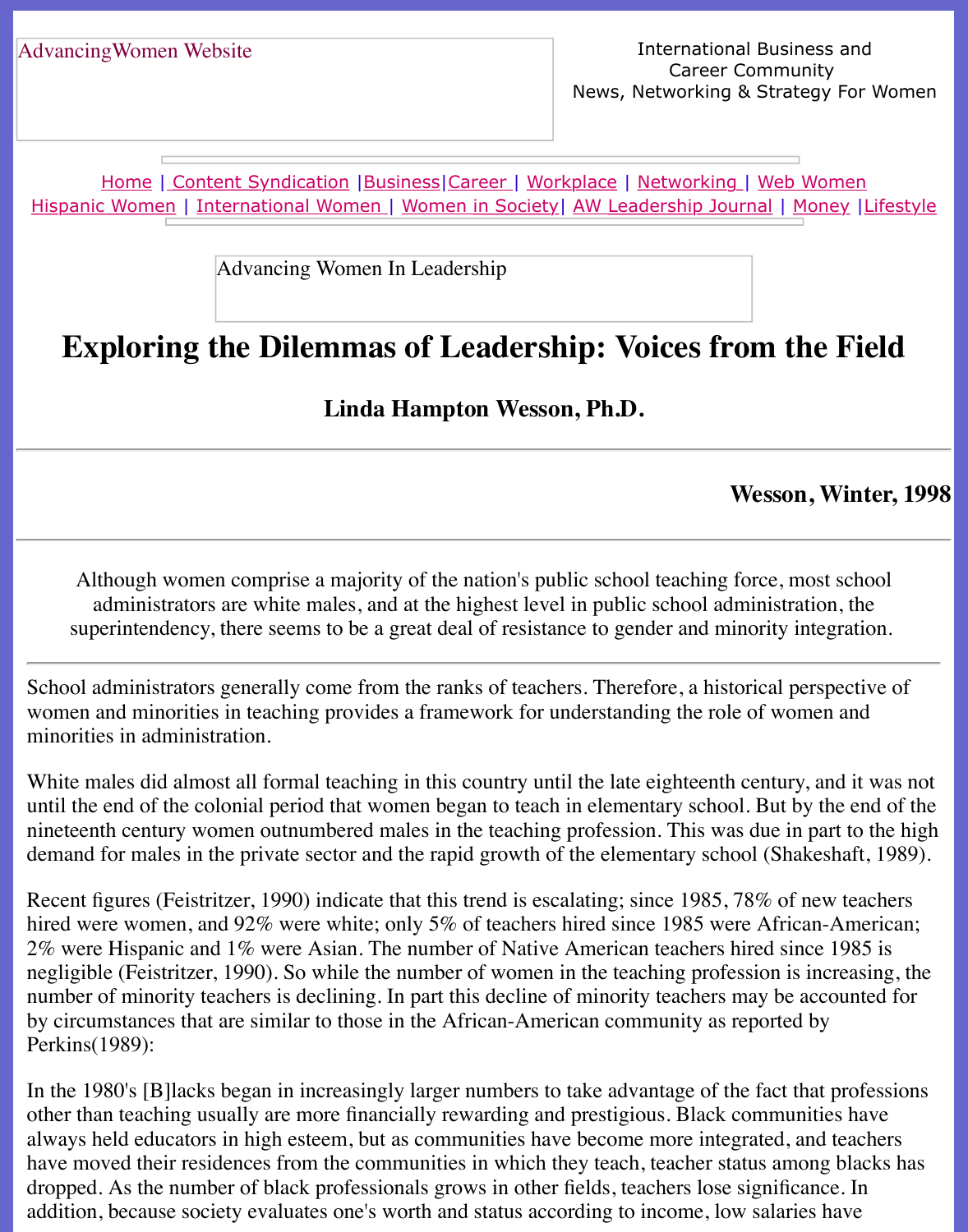contributed to the decline in teacher status within the black community as it assimilates the values of the larger society (p.363).

Although the gender of students is fairly evenly distributed across educational levels, women teachers are concentrated at the elementary level and decrease in number in middle, secondary, and postsecondary institutions. Table 1 shows the gender stratification in teaching and administration for American K-12 public schools and both public and private postsecondary institutions (Bell & Chase, 1993).

#### **Table 1**

## **Gender Stratification: Proportion of Female Students/Faculty/Board Members/Leaders**

|                         | <b>Students</b> | Faculty       | <b>Board Members</b> | Leaders                               |
|-------------------------|-----------------|---------------|----------------------|---------------------------------------|
| Postsecondary Level     | $154.4\%$       | $27.0\%$      | $ 20.0\%$            | $11.3\%$                              |
| Secondary Level         | $ 48.8\%$       | $\vert$ 52.0% | $34.7\%$             | $\ 5.6\%$ (supts)<br>$ 7.6\%$ (prins) |
| Middle Level            | $ 48.6\%$       | $157.0\%$     |                      | $ 23.0\%$                             |
| <b>Elementary Level</b> |                 | $ 87.0\% $    |                      | $ 37.0\%$                             |

Source: Bell & Chase, "The Underrepresentation of Women in School Leadership," in Catherine Marshall (ed.), The New Politics of Race and Gender, 1993.

The racial and ethnic stratification of faculty, leaders and board members in the education system in American schools is even more striking than the gender stratification. Table 2 shows that, particularly in K-12 public schools, faculty, educational leaders, and board members in the United States do not closely reflect the racial and ethnic diversity of the student body. While 16.1% of elementary, middle, and secondary students are African-Americans, just 8.2% of the teachers are African-Americans; while 9.9% of the students are Hispanic, only 2.9% of the teachers are Hispanic. The middle school level has the highest representation of African-American principals (9.3%) and Hispanic principals (2.1%). But at the highest levels of K-12 administration and policy making, namely the high school principal, the superintendent and the school board, minorities are even more likely to be missing. Only 4.6% of the high school administrators are minorities, and among the nation's school board members, 3.4% of the members are minorities (Bell & Chase, 1993).

Similarly in private and public postsecondary institutions, the number of African-Americans, Hispanics and American Indians are smaller proportions of faculty, presidents, and board members than the students they represent. Asians who comprise 4% of students in postsecondary institutions and 4.7% of the faculty, are an exception to this pattern.

Although women comprise a majority of the nation's public school teaching force, most school administrators are White males, and at the highest level in public school administration, the superintendency, there seems to be a great deal of resistance to gender and minority integration (Bell & Chase, 1993). This is true despite the increased reservoir of highly and suitably qualified women.

## **Table 2 Race /Ethnic Stratification: Proportion of Leaders/Faculty/Students/Board Members**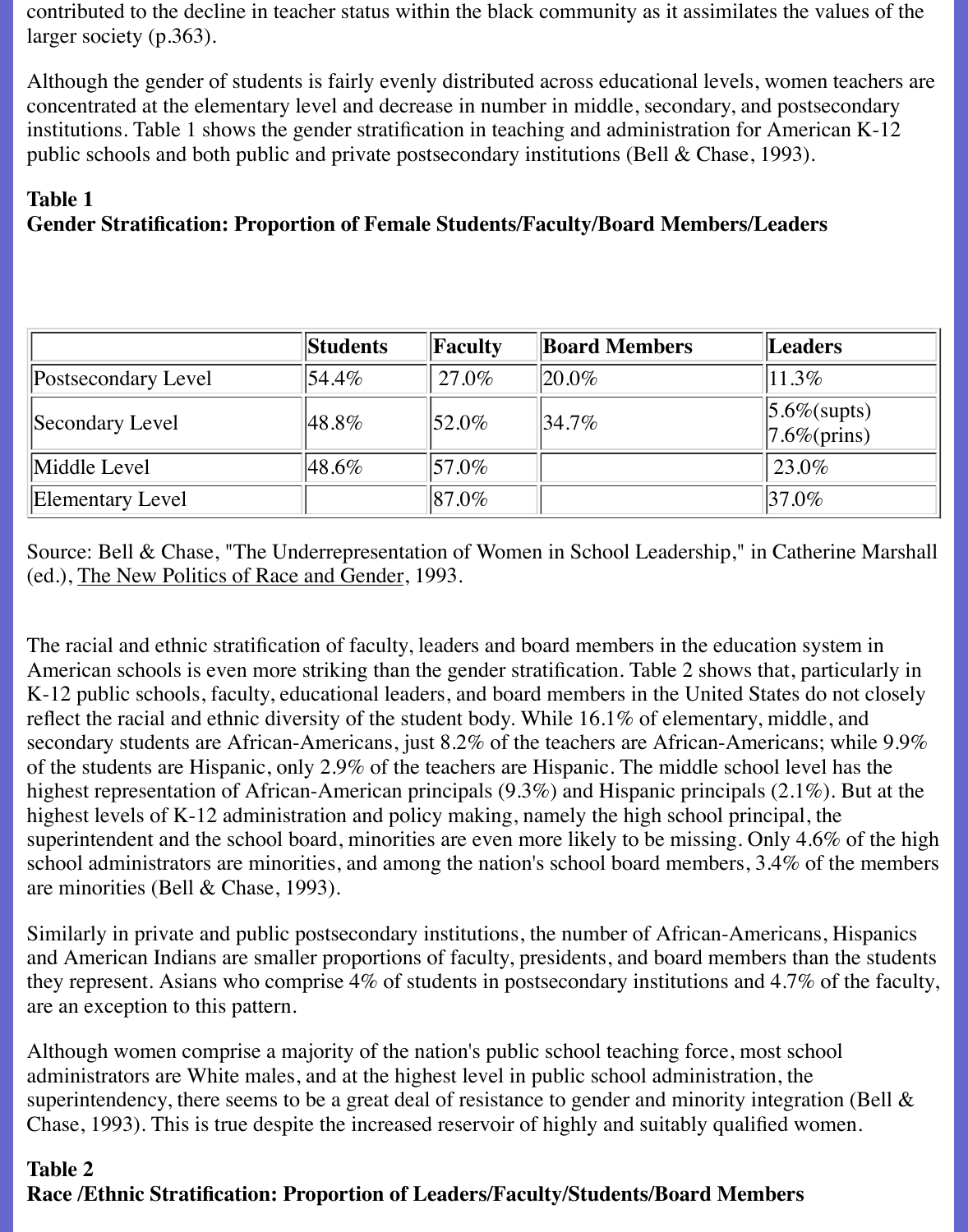|                                     | <b>Leaders</b>                                                                                                                                                                           | Faculty                                                                               | <b>Students</b>                                                                                    | Board<br><b>Members</b>                                                                 |
|-------------------------------------|------------------------------------------------------------------------------------------------------------------------------------------------------------------------------------------|---------------------------------------------------------------------------------------|----------------------------------------------------------------------------------------------------|-----------------------------------------------------------------------------------------|
| Postsecondary<br>Level              | $ 8\% \text{ Min} $<br>$92\%$ Non-Min                                                                                                                                                    | $ 4.5\% $<br>AfrAmer<br>$ 4.7\%$ Asian<br>$2\%$ Hisp<br>.3%NatAmer<br>$ 88.5\%$ White | $ 8.9\% $<br>AfrAmer<br>$4\%$ Asian<br>$5.5\%$ Hisp<br>$8.9\%$<br>NatAmer<br>$ 77.8\%$ White       | $6.3\%$<br>AfrAmer<br>$.6\%$ Hisp<br>$90\%$ White<br>$3\%$ Other<br>Min                 |
| Secondary<br>Level                  | Superintend'cy<br>2.5%<br>AfrAmer<br>$.3\%$<br>Asian<br>$.6\%$<br>Hisp<br>$.8\%$<br>Native Amer<br>95.8%<br>White<br>Principals<br>3.1%<br>AfrAmer<br>$1.5\%$<br>Hisp<br>$ 94.7\%$ White |                                                                                       |                                                                                                    |                                                                                         |
| Middle Level<br>Elementary<br>Level | $9.3\%$ AfrAmer<br>$ 2.1\%$ Hisp<br>$ 88.1\%$ White<br>$7.8\%$ AfrAmer<br>$1.5\%$ Asian<br>$1.5\%$ Hisp<br>$1\%$                                                                         | $8.2\%$<br>AfrAmer<br>$2.9\%$ Hisp<br>$88.8\%$ White                                  | $16.1\%$<br>AfrAmer<br>$ 2.8\%$ Asian<br>$9.9\%$ Hisp<br>$.9\%$<br>NatAmer<br>$\  70.4\%$<br>White | $ 2.2\% $<br>AfrAmer<br>.1% Asian<br>$.8\%$ Hisp<br>$.3\%$<br>NatAmer<br>$96.5\%$ White |
|                                     | NatAmer 8<br>$7.9\%$ White                                                                                                                                                               |                                                                                       |                                                                                                    |                                                                                         |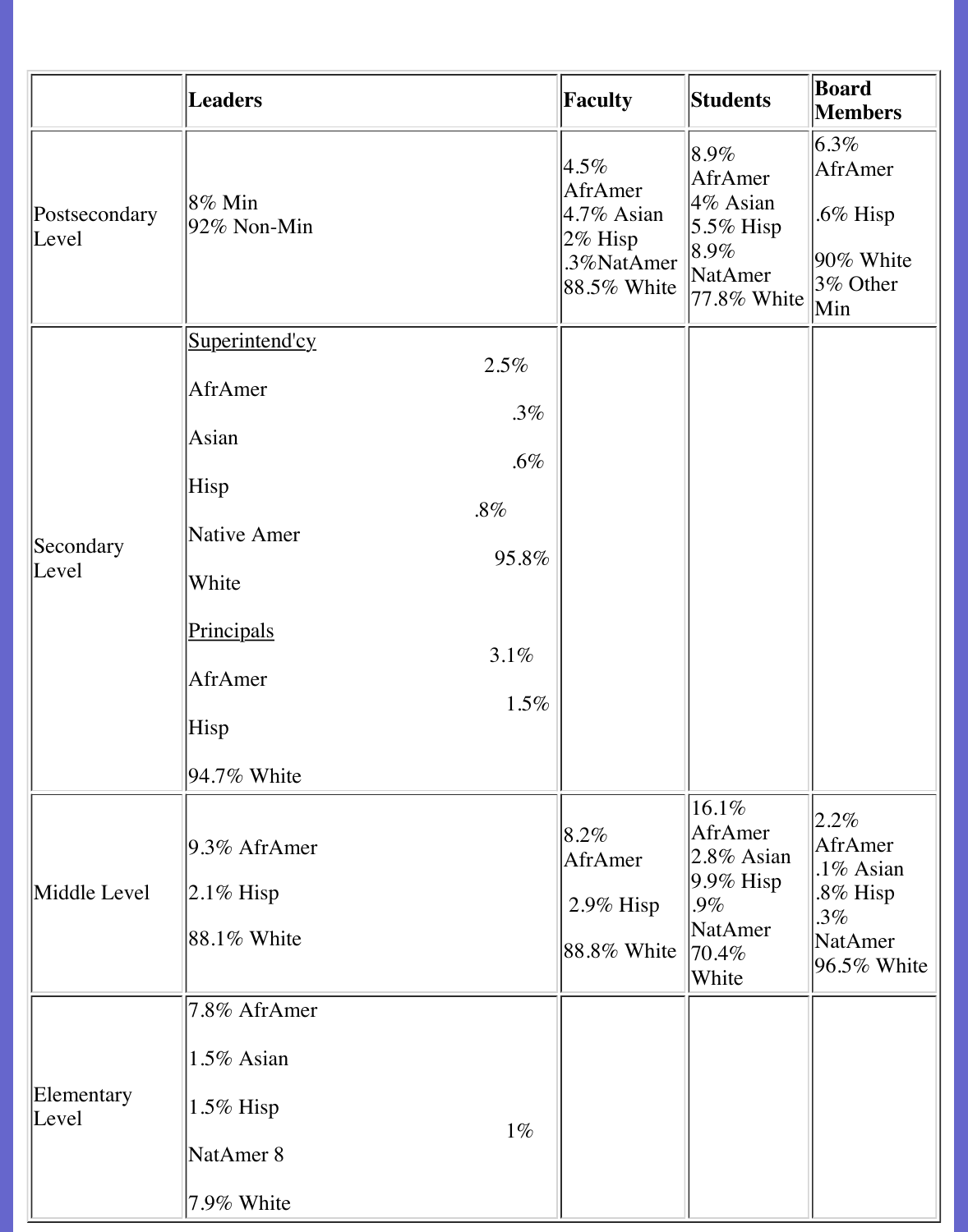Source: Bell & Chase, "The Underrepresentation of Women in School Leadership," in Catherine Marshall (ed.), The New Politics of Race and Gender, 1993.

## **Barriers Impeding Change**

Kanter (1977) suggested that uncertainty in the organization makes homogeneity of the management group important to its members. Having studied corporate organizational structure, she concluded that the higher level of management in the organizational hierarchy, the more discretion the occupants have in performing their job responsibilities and the more unclear the criteria for determining their successes. Therefore, management seeks to fill its ranks, particularly at the highest level of management, with those persons that best fit the existing norm. Kanter showed that often those whose social characteristics are different from the management group are clustered in positions that have well-defined criteria for determining success or they served as experts rather than decision makers. Wheatley (1979) adapted Kanter's theory to public schools and postulated that this attempt by management to reduce uncertainty by requiring homogeneity in its management group placed constraints on all teachers and had definite negative implications for women and minorities. This theory helps explain the career patterns for minorities that has been identified by Valverde and Brown (1988). They noted that minority administrators are assigned to special programs and schools with large concentrations of minority students. Research on African-American superintendents has also shown that they are often appointed to systems with inadequate financial resources (Scott, 1980, 1990; Revere, 1987; Sizemore, 1986) or districts with a large concentration of minority students who are economically disadvantaged and have low achievement test scores (Moody, 1983; Townsel & Banks, 1975). Furthermore, research by Revere (1987) and Sizemore (1986) found that African-American superintendents who are women are found clustered in and around cities.

Hugh J. Scott (1980), the first African-American Superintendent of the Washington, DC school district, noted that when urban districts became fiscally over burdened and the students they serve are racial minorities, White superintendents are reluctant to take the positions. He predicted over a decade ago:

The expansion in the ranks of black superintendents will be related to whites not wanting to deal with the engrossing problems of cities. Black superintendents will inherit the effect of increased societal deterioration, unabated decline in academic achievement, deficient financial resources, higher percentages of black students and students from low-income families, a majority of black activists on the school board, a large number of blacks in the community and demands from vocal blacks in the community (p.188).

But in the South, these kinds of employment patterns did not begin until after the Supreme Court desegregation ruling in 1954. According to the research of Coffin (1972), during the 1960s the number of African-American high school principals in 13 southern and border states actually dropped over 90%, and the decline of elementary principals could have been even greater. This loss had an overwhelming effect on the African-American community, because the school principals were often the most prominent citizens in the community. The loss of these role models create a leadership vacuum in these communities that has not since been recovered.

Ortiz (1982) used the social science theories of socialization and role to provide a means for understanding the occupational and organization participation of women and minorities in school settings.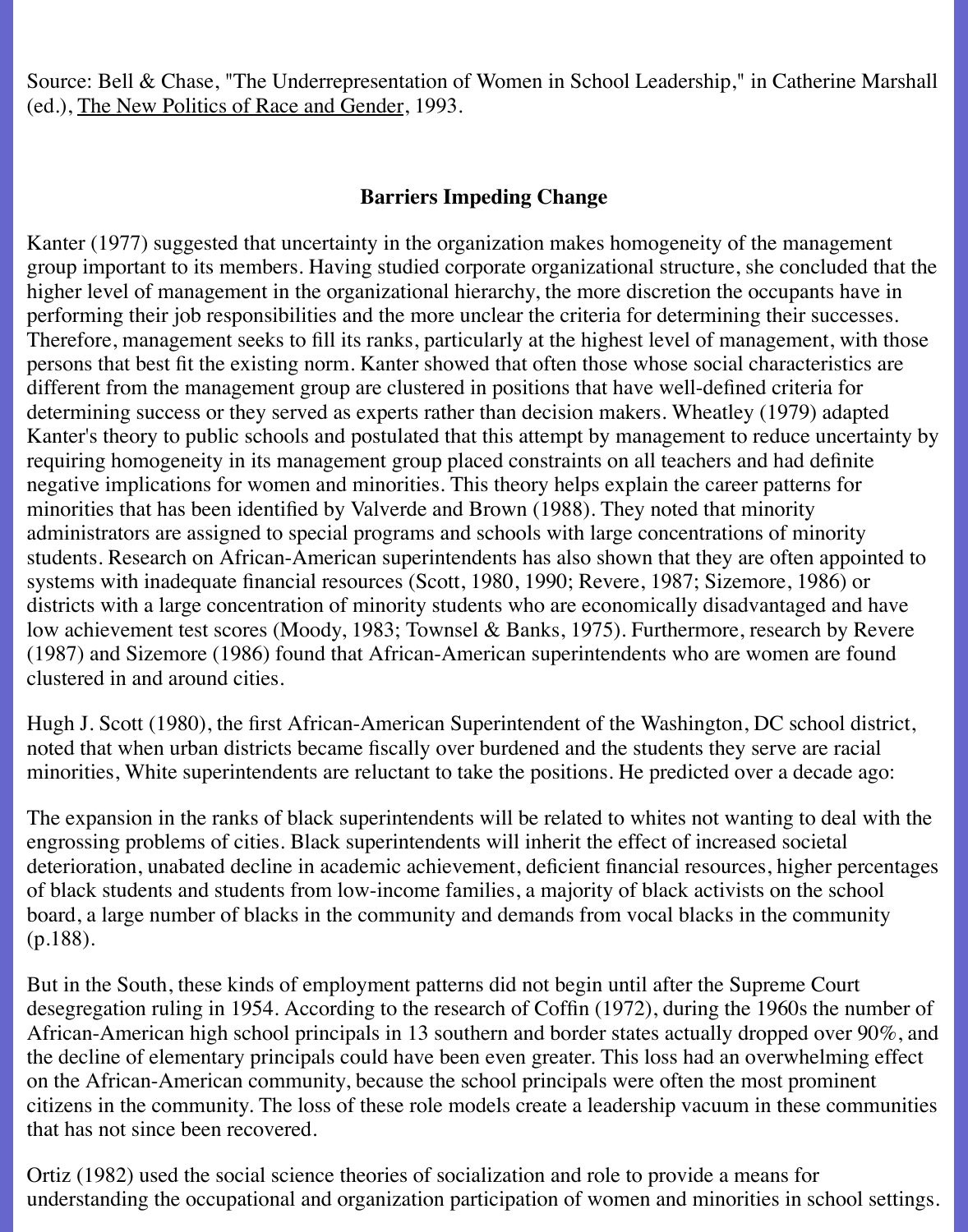She defined socialization as those changes which occur in persons as they participate in an organization and concluded that minorities and women do not interface with the school organization in the same manner as white administrators. She explained this difference in part by the placement of women and minorities in special projects and schools with minority populations.

She noted the importance of principals and other key administrators in this socialization process. These educators are the gatekeepers and provide the socialization opportunities for aspiring administrators to progress. Valverde's research (1974) agreed with this, and also found that minorities are excluded from administrative positions mainly because they are not sponsored. It is evident that since only 4.6% of the secondary principals and 4.2% of the superintendents are Native Americans, Asian, African-American and Hispanic and only 7.6% of the secondary principals and 5.6% of superintendents are women, the numbers of women and minorities in the gatekeeping positions are simply not equal to the task of sponsoring and socializing women and minorities into educational administrative positions in any substantial way.

Another set of explanations for the underrepresentation of women and minorities in educational administration centers on public policy trends and their effect on equity. Clark and Astuto (cited in Bell & Chase, 1993) explained that after 1980 the attention paid to equity was replaced by a focus on excellence. This change is exemplified in the 1983 report of the National Commission on Excellence in Education, A Nation at Risk which focused on learner outcomes and the need for excellence while disregarding the issue of equity. The education reform debate, which began in the middle eighties, also ignores issues of equity. In fact, a content analysis of 138 articles on this educational reform movement shows that gender equity occupied less than 1% of the articles (Sadker, Sadker, & Steindam, 1989).

Ragins and Sundstrom's (1989) synthesis of the literature on power and gender in organizations provides a useful model for understanding the underrepresentation of women and minorities in administration. Ragins and Sundstrom define factors for analysis in terms of individual factors, interpersonal factors, organizational factors and societal factors. They also note while there can be a great deal of overlapping in these factors, the larger aggregations, (societal and organizational) have a stronger impact on the smaller aggregations (interpersonal and individual). This analysis is consistent with the work of Yeakey, Johnston, and Adkison (1986) who summarized the importance of these "larger aggregations:" The larger body of organizational literature suggests, irrespective of attitudes and training program, that no real change will occur until it is accompanied by broader societal change. That is, the basic problem of the exclusion of minorities and women from administrative positions is the subordinate role of women and minorities in all parts of society (p. 137).

It seems that while organizational theory may reveal implicit prejudices as well as informal rules and practices that exclude women and minorities from educational administration, the constraints external to the organization may have a more powerful effect on equity.

#### **Recent Demographic and Educational Trends**

This gender and racial stratification in public school administration is becoming more striking and disturbing as the demographics of this country change. Statistics (Feistritzer, 1990) show that the number of White teachers who will be teaching people who are racially or ethnically different from themselves will continue to rise dramatically. This is not only because of the changing demo-graphic picture in this country which forecasts that the minority population in United States will increase from 30% to 38% between 1990 and 2010 (Hodgkinson, 1991) but also because of the reduced number of people of color, who are entering teacher preparation programs (Feistritzer, 1990).

Corresponding to an anticipated student population increase is a projected need to hire more teachers and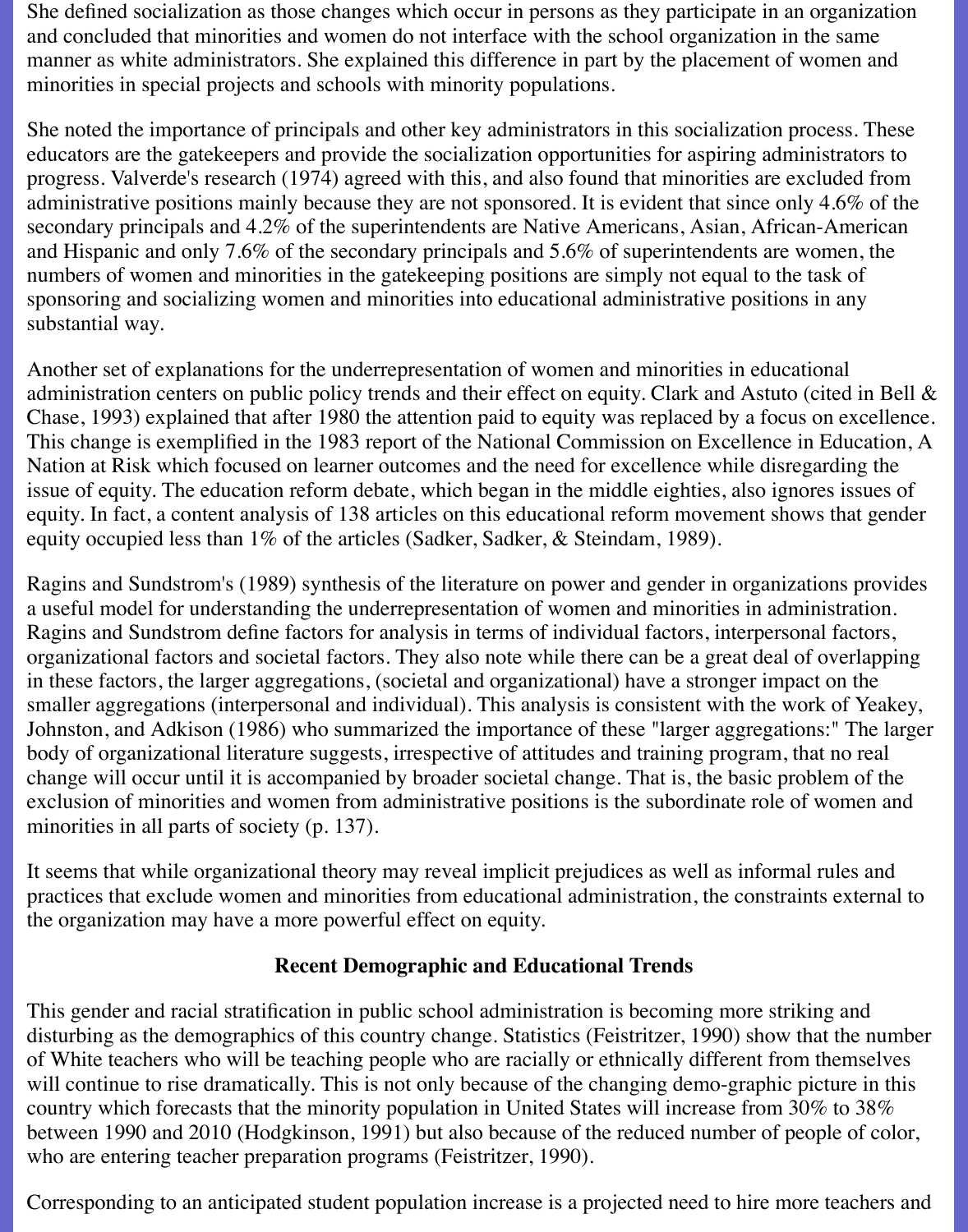administrators. The National Center for Education Statistics (1988) reports that the demand for new teachers is expected to increase by more than 35% before stabilizing in 1995, with most of the increase occurring at the secondary level where the increase is estimated at 80%. The demand for hiring new administrators is more difficult to estimate due to the scarcity of national survey data on administrator turnover, but a 1988 study by the National Association of Secondary School Principals (NASSP) reported that 35% of current high school principals were 50 years of age or older, suggesting that a substantial number of high school principals will be eligible for retirement in the next 10 to 15 years. And the data indicate that the average age of high school principals is higher in larger school districts and communities; a fact that will have implications for the hiring of women and minorities, who have previously been more successful in being selected for these jobs (Pounder, 1990).

But filling numbers, quotas and targets with certain types of administrators is not the answer to the equity issues in educational administration. Einstein's maxim that we can't solve problems with the same intelligence we had when we created them certainly can be applied to this complex issue of equity in educational administration. Just as corporate America is using new paradigms to accomplish the enormous task of redefining the production and distribution of goods and services in a free-market global economy (Senge, 1991; Peters, 1988; Wheatley, 1992: Block, 1991), so educational leaders need to reach out to each other and free themselves of some of the constraints that traditional assumptions have imposed on the definition of educational leadership. A part of these traditional assumptions centers on the perceived need by those at the highest level of administration and policy-making to define leadership in terms of homogeneity and control.

The importance of educational leaders trained to value diversity and see the need to expand their view of reality should not be minimized. If this nation is to survive as a democratic society which is competitive in the international arena, the full participation of all its citizens is necessary. This participation is dependent to a large degree on the ability of educational leaders to create systems that celebrate the multifaceted possibilities existing within schools today and see differences as a "valuable resource for enriching the tradition of democratic pluralism" (Giroux, 1994). These are the kind of leaders who will have skills in "empowering students who typically struggle in schools (e.g., students of color, different ethnicities, students with disabilities, students of lower social classes)" (Capper & Jamison, 1993).

To be this kind of leader and have access to the leadership roles in educational administration in the twenty-first century will be an exciting venture. Here are some tips for equal access and treatment in educational administration.

## **Tips for Success**

Know Yourself. The most important ingredient for success is honest and objective evaluation of your strengths and abilities as well as your aspirations. This self-assessment is a continual process which helps you understand your strengths and abilities so that you can put your energies where your talents and interests are.

Be Prepared. Credentials and work experiences are an important part of success in educational administration. Be selective about the preparation program you chose; enroll in a preparation program that will best help prepare you for the job of an educational administrator. As you are working on your credentials, set realistic goals for yourself and seek work experiences that will enable you to be a qualified candidate for leadership positions.

Analyze and Strategize. Analyze your career situations and strategize your career moves so that each move will maximize the potential for achieving your goals. Don't lower your own expectation for yourself; make career decisions based on the vision that you have for yourself.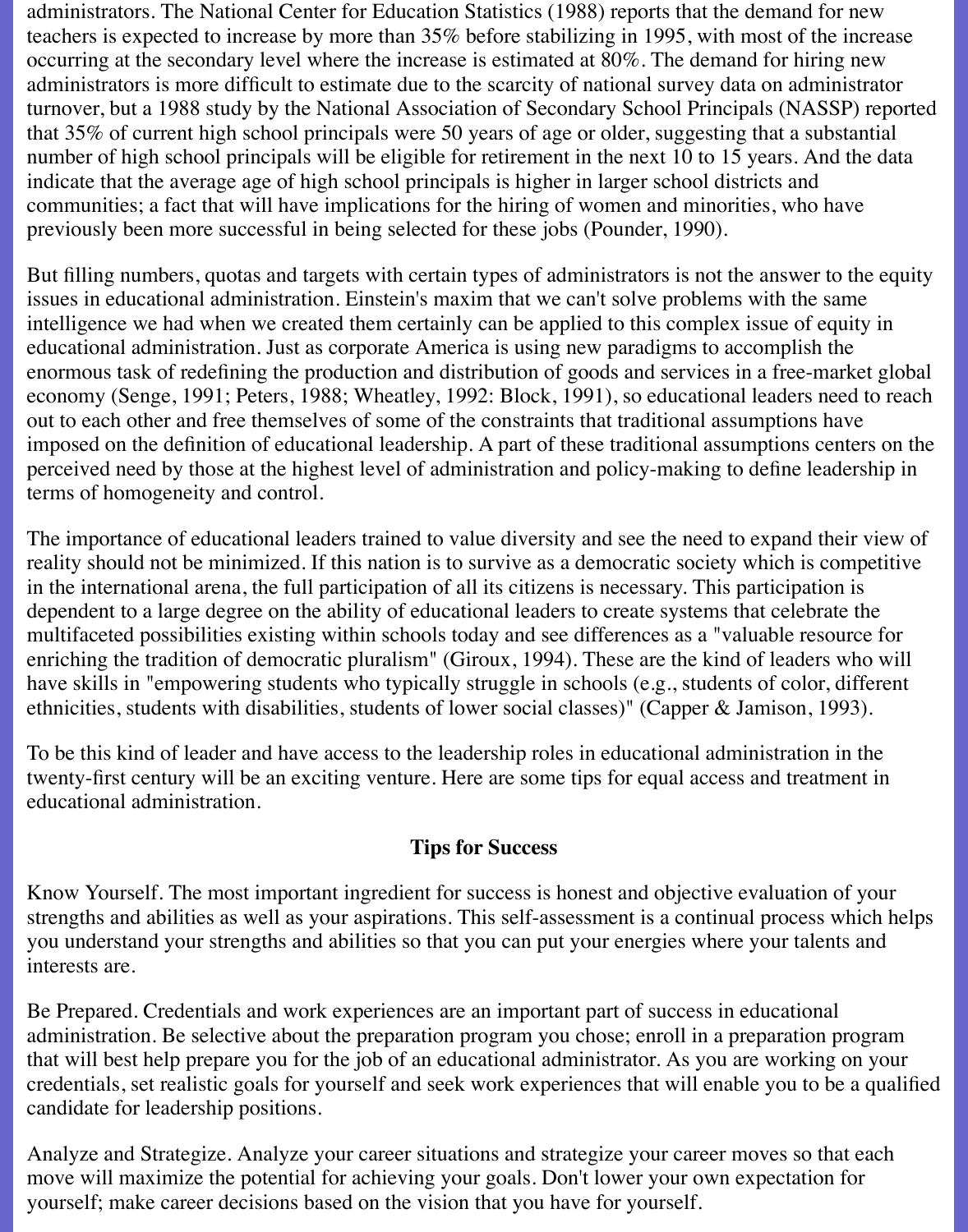Negative Work Experiences. Work at turning negative experiences into positive factors to be utilized in reaching your goals. Negative experiences give you information that can be useful to you and to others; these kinds of experiences have been used by many as a modus operandum for high motivation, determination and a set of survival behaviors that dispel illusions and help elicit change.

Critical Factors Affecting Advancement. Be aware of three critical factors that affect advancement: structural barriers, role compatibility and organizational fit. In order to be the right person at the right place at the right time and to get the job you want, critically analyze how structural barriers (those barriers that are in place in the organization), role compatibility (the fit of your talents and the needs of the organization) and organizational fit (how well you fit into the structure of the organization) will impact your advancement.

Affiliate. Don't be trapped by historic divisions between races and genders; join state and national professional groups (i.e. National Association of Secondary School Principals, NASSP; American Association of School Administrators, AASA; Association of Supervision and Curriculum Development, ASCD) that include people from various groups, classes, and races.

Share Goals. No one can be successful in a vacuum. It takes support from others as well as support to others to be successful. Establish "win-win" relationships; that is, relationships that are supportive for both parties. These are the kinds of relationships in which you can share goals, be a mentor and establish networking ties.

Find a Mentor and Be a Mentor. A mentor is a person who you want to emulate; it is someone you respect not only for the position they hold but because of the skills they use to successfully execute their responsibilities in that position. As you learn from a mentor, you also learn by being a mentor; your personal growth will be enhanced if you also become a mentor to someone else.

Network. Networking is an information giving and receiving system. It is the process of developing and using contacts for information, advice and support (Duvall, 1980). These kinds of contacts are very useful in accomplishing your goals.

## **Table 3 Mentoring Functions**

| <b>Career Functions</b>                                                                                                                                                                                                                                                                          | <b>Psychosocial Functions</b>                                                                                                                                                                                                                                                                 |
|--------------------------------------------------------------------------------------------------------------------------------------------------------------------------------------------------------------------------------------------------------------------------------------------------|-----------------------------------------------------------------------------------------------------------------------------------------------------------------------------------------------------------------------------------------------------------------------------------------------|
| sponsorshop/promote/recommend<br>$\exposure/viability$<br> coaching <br>protection<br>set challenging task/performance standard<br>share expertise<br>provide needed information<br>chance to observe/learn by association<br>arrange administrative experience<br>advise on salary negotiations | role modeling<br>support and encouragement<br>counseling<br>friendship<br>encourage risk taking<br>enhance self-confidence<br>help formulate career plan<br>act as sounding board<br>facilitate move from classroom<br>arrange access to other administrators<br>provide feedback on progress |

 There is a fairly close relationship among sharing goals, mentoring and networking. Mentoring and networking can form a comfortable overlap. The sharing of information, the benefits of mutual support,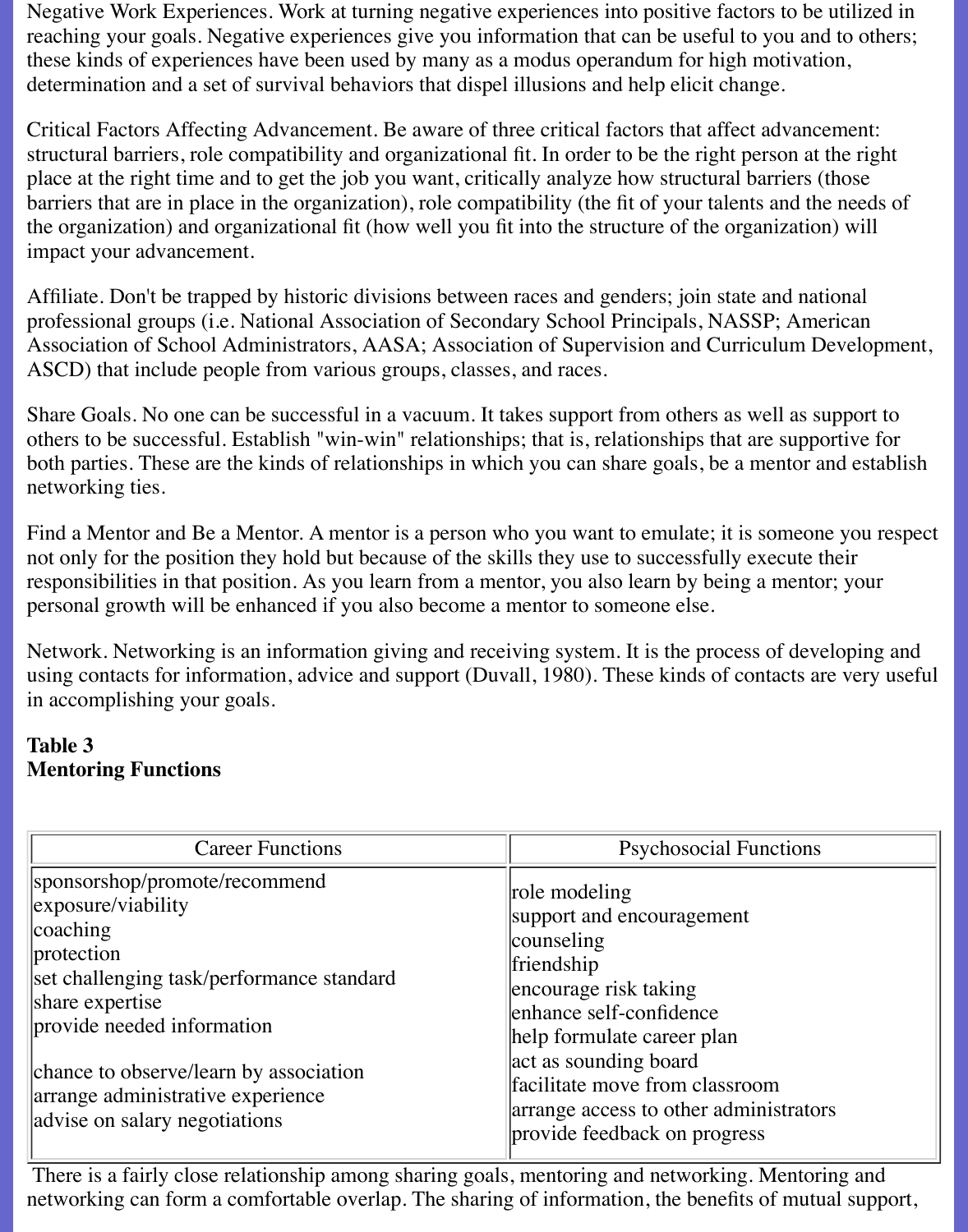the potential for tutelage and guidance are all features common to sharing goals, mentoring and networking (Swoboda & Millar, 1986).

Pavan (1987) lists mentoring functions that show the importance of mentoring and the ways in which mentoring can be effective. Table 3 shows these mentoring functions which are divided into career functions and psychosocial functions. The career functions of a mentor deal with how mentors can help advance your career; the psychosocial functions deal with how mentors can give social and psychological support to you as you develop career plans and move from the classroom to roles in administration.

#### **Summary**

As educators reach out to each other in these kinds of ways, they will be better prepared to meet the challenge of leadership in tomorrow's schools not with fear, anxiety, frustration or discussion only of standards in the traditional way, but with the expectation of a celebration as they work together to improve education to meet the needs of a pluralistic population.

## References

Bell, C. S. & Chase, S. E. (1994). The underrepresentation of women in school leadership. In C. Marshall, (ed.) The new politics of race and gender. Washington, DC: Palmer Press.

Block, P. (1991). The empowered manager: Positive political skills at work. San Francisco:Jossey-Bass Publishers.

Capper, C. A. & Jamison, M. T. (1993). Let the buyer beware: Total quality management and educational research and practice. Educational Researcher 22(8), 25-30.

Coffin, G. C. (1972). The black school administrator and how he's being pushed to extinction. American School Board Journal, 159(11), 33-36.

Duvall, B. (1980). Networking. Paper presented at the Annual Meeting of the Speech Communication Association, New York, NY.

Feistritzer, C. E. (1988). Profile of teachers in the U.S.-1990. Washington, DC: National Center for Educational Information.

Giroux, H. A. (1993). Living dangerously: Multiculturalism and the politics of difference. New York: Peter Lang Publishing, Inc.

Hodgkinson, H. (1991). Reform versus reality. Phi Delta Kappa, 73(1), 8-16.

Kanter, R. M. (1977). Men and women in the corporation. New York: Basic Books.

Moody, C.D. (1973). The black superintendent. School Review, 81(3), 375-382.

National Association of Secondary School Principals. (1992). Developing school leaders: A call for collaboration. Reston, VA: Author.

National Association of Secondary School Principals. (1988). High school leaders and their schools. Reston, VA: Author.

National Center for Education Statistics. (1988). The condition of education: Elementary and secondary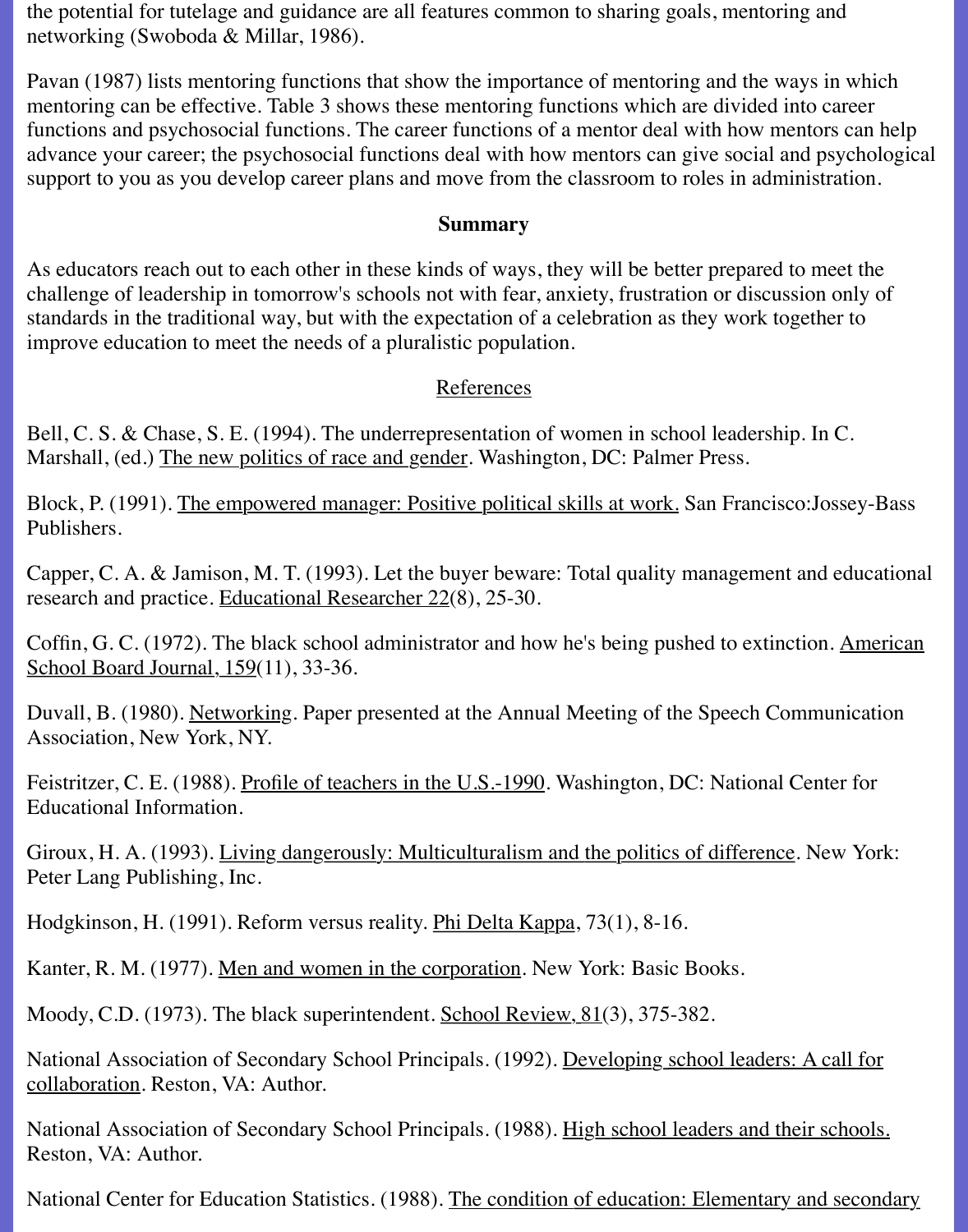education. volume 1. Washington, DC: US Department of Education, OERI.

Ortiz, F. I. (1982). Career patterns in education: Women, men, and minorities in public school administration. New York: Praeger.

Pavan, B. N. (1987, Winter). Mentoring certified aspiring and incumbent female and male public school administrators. Journal of Educational Equity and Leadership, 7(4) 318-331.

Perkins, L. M. (1989). The history of blacks in teaching: Growth and decline within the profession. In D. Warren (Ed.), American teachers: Histories of a profession at work (pp. 344-369). New York: Macmillan.

Peters, T. (1988). Thriving on chaos: Handbook for a management revolution. New York: Alfred A. Knoff.

Pounder, D. G. (1990). Educational megatrends and increased female leadership in schools. Paper presented at the 1990 University Council for Educational Administration, Pittsburgh, PA.

Ragins, B. R. & Sundstrom, E. (1989). Gender and power in organizations: A longitudinal perspective. Psychological Bulletin, 105(1), 51-33.

Revere, A. B. (1987). Black women superintendents in the United States 1984-85. Journal of Negro Education, 56(4), 510-520.

Sadker, M., Sadker, D., Steindam, S. (1989). Gender equity and educational reform. Educational Leadership, 46, 44-47.

Scott, H. J. (1980). The Black superintendent: Messiah or scapegoat? Washington, DC: Howard University Press.

Scott, H J. (1990). Views of Black school superintendents on black consciousness and professionalism. Journal of Negro Education, 59(2), 165-172.

Senge, P. M. (1990). The fifth discipline. New York: Doubleday.

Shakeshaft, C. (1989). Women in educational administration (updated edition). Newbury Park, CA: Sage.

Sizemore, B. A. (1986). The limits of the black superintendency. Journal of Educational Equity and Leadership,  $6(3)$ , 180-208.

Swoboda, M. J. & Millar, S. B. (1986). Networking-mentoring: Career strategies of women in academic administration. Journal of the National Association of Women Deans. Administrators and Counselors,  $50(1)$ , 8-13.

Townsel, C. W. & Banks, L. A. (1975). The urban school administrator: A black perspective. Journal of Negro Education, 44(3), 421A31.

Valverde, L. A. (1974). Succession socialization: Its influences on school administration candidates and its implication to the exclusion of minorities from administration (Project 3-O813). Washington, DC: National Institute of Education.

Valverde, L. A. & Brown, F. (1988). Influences on leadership development among racial and ethnic minorities. In N.J. Boyan (ed.). Handbook of research of educational administration (pp. 143-158). New